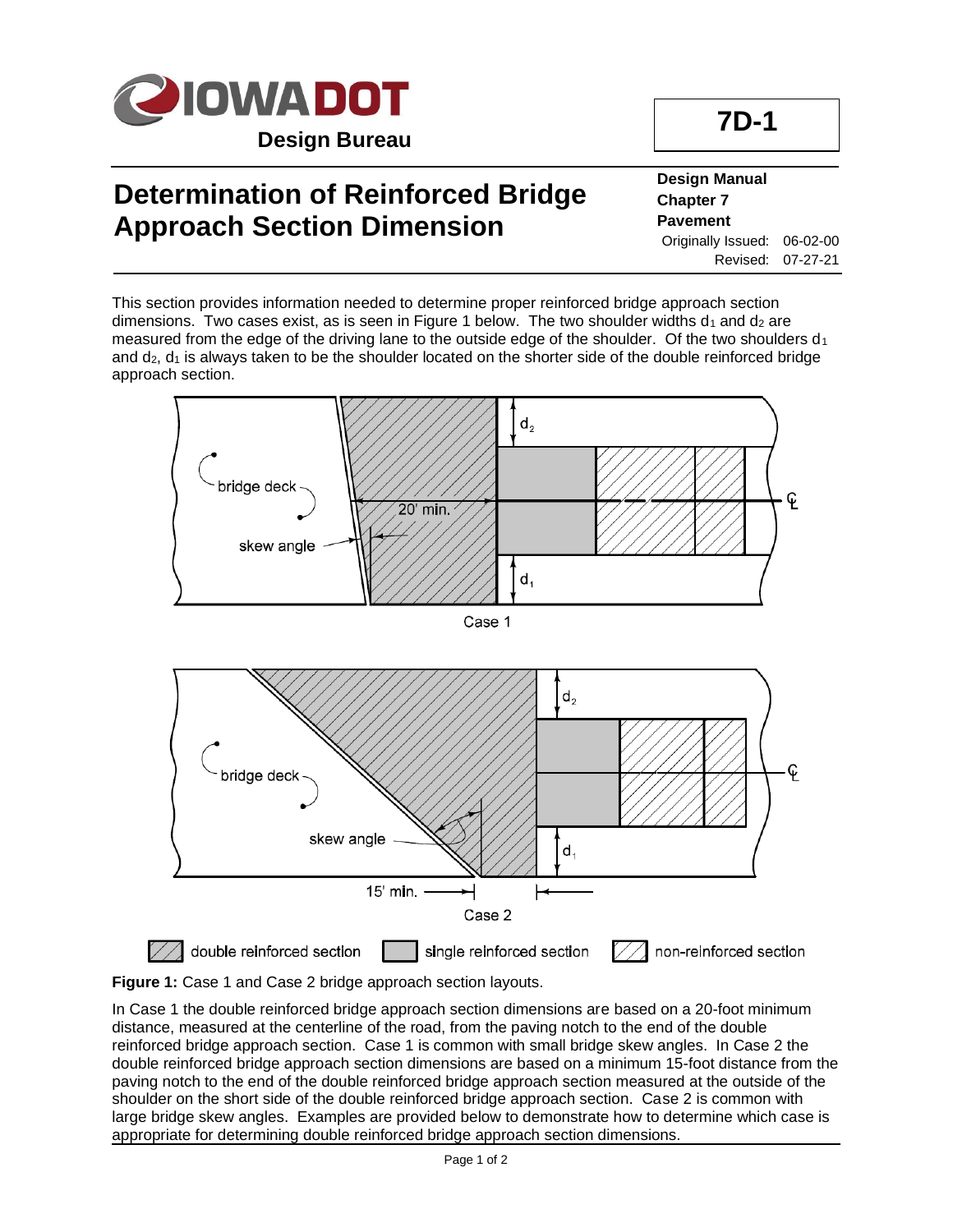Once the proper case to use for the double reinforced bridge approach dimensions has been determined, refer to Standard Road Plans [SW-538,](../SRP/IndividualStandards/sw538.pdf) [SW-539,](../SRP/IndividualStandards/sw539.pdf) [DR-401,](../SRP/IndividualStandards/dr401.pdf) and [DR-402](../SRP/IndividualStandards/dr402.pdf) as well as th[e BR-200s](../stdplne_br) for further information regarding double reinforced bridge approach sections and approach pavement. Indicate on Tabulation [112-6](../tnt/PDFsandWebFiles/IndividualPDFs/0112-06.pdf) whether the abutment is fixed (tied) or movable (untied). Also indicate the skew angle and side ahead (for example, 11° left ahead).



Do not use single reinforced bridge approach sections on Primary Road System bridges. Use of double reinforced bridge approach sections on Secondary Road System bridges is encouraged.

Details 'D' and 'E' on the last pages of Standard Road Plans [BR-201,](../SRP/IndividualStandards/br201.pdf) [BR-202,](../SRP/IndividualStandards/br202.pdf) [BR-203,](../SRP/IndividualStandards/br203.pdf) and [BR-204](../SRP/IndividualStandards/br204.pdf) show the back of curb in relation to the guardrail mounting surface for typical bridge end posts. Details 'F' and 'G' on the last page of Standard Road Plan **BR-205** show the back of curb in relation to the guardrail mounting surface for typical bridge end posts. These dimensions are important to insure guardrail posts can be placed properly.

### **Example 1**

The skew angle for the bridge shown in Figure 2 is 10°. This bridge will be a two-lane bridge with 10' shoulders ( $d_1 = d_2 = 10$ ). Determine which case is appropriate to establish double reinforced bridge approach dimensions.



**Figure 2:** Bridge layout for examples.

First determine the width (W) to the centerline of the road:

$$
12' + 10' = 22'
$$

Next, assume  $X = 15$ '.

 $Y = (22')$ (tan10°) + 15' = 18.88' < 20'

However, Y must be at least 20' so use Case 1.

#### **Example 2**

The skew angle for the bridge shown in Figure 2 is 30°. This will be a two-lane bridge with  $d_1 = 6'$  and  $d_2$ = 10'. Determine which case is appropriate to establish double reinforced bridge approach dimensions.

First determine the width (W) to the centerline of the road:

 $12' + 6' = 18'$ 

Next, assume  $X = 15'$ 

 $Y = (18)(\text{tan}30^\circ) + 15' = 25.39' > 20'$ 

Y is greater than 20', so use Case 2.